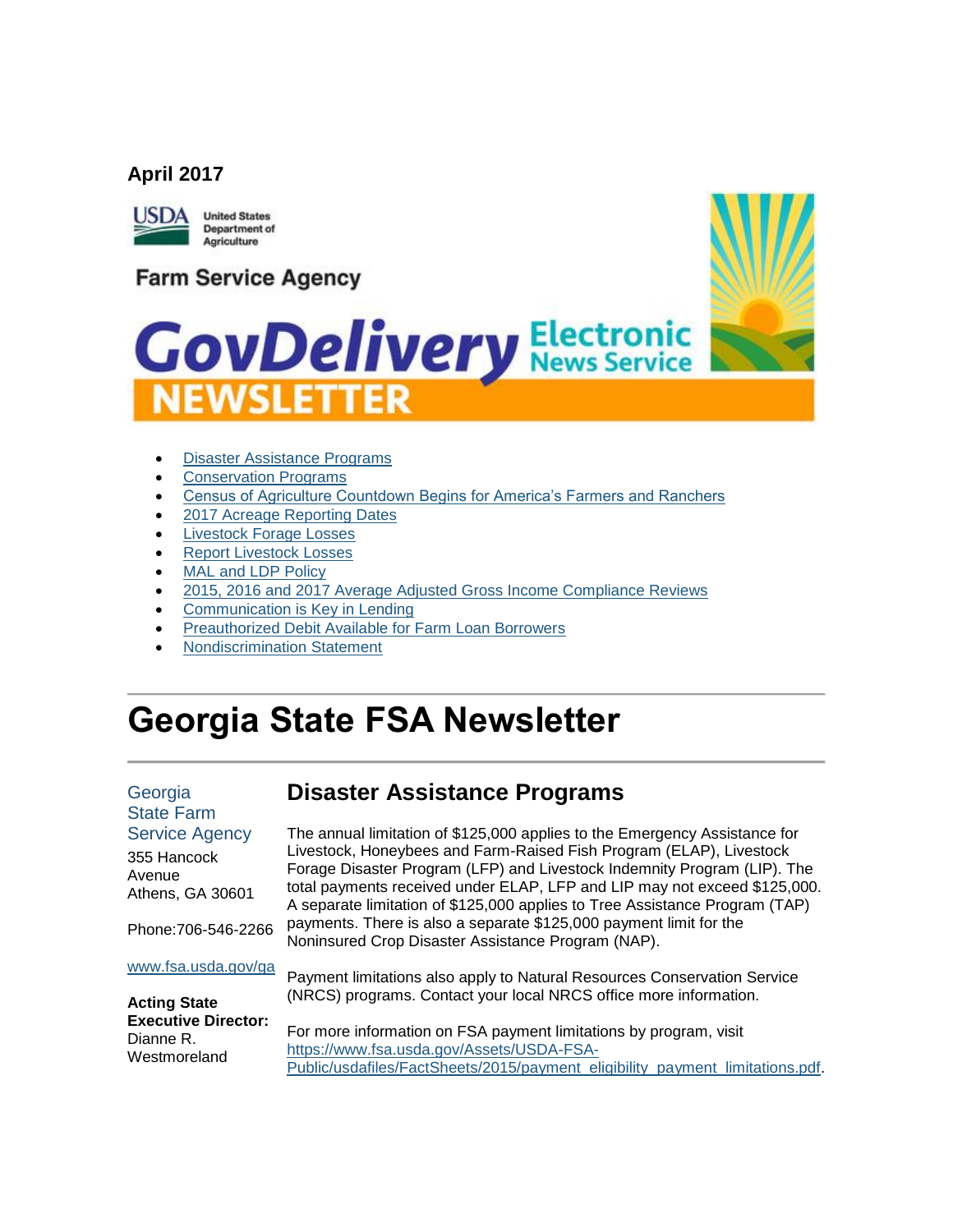**State Committee:**

Jerome Tucker Jaclyn Ford Reese Thompson William Brim

#### **Administrative Officer:** Dianne R. **Westmoreland**

**Farm Loan Chief:** Robert Tyson

**Farm Program Chief:** Brett Martin

**Public Affairs/Outreach** Neal Leonard

To find contact information for your local office go to [www.fsa.usda.gov/ga](http://www.fsa.usda.gov/ga)

#### <span id="page-1-0"></span>**Conservation Programs**

The Conservation Reserve Program (CRP) annual rental payment and incentive payment is limited to \$50,000. CRP contracts approved before Oct. 1, 2008, may exceed the limitation, subject to payment limitation rules in effect on the date of contract approval.

The Emergency Conservation Program (ECP) has an annual limit of \$200,000 per disaster event. The Emergency Forest Restoration Program (EFRP) has an annual limit of \$500,000 per disaster event.

## <span id="page-1-1"></span>**Census of Agriculture Countdown Begins for America's Farmers and Ranchers**

America's farmers and ranchers will soon have the opportunity to strongly represent agriculture in their communities and industry by taking part in the 2017 Census of Agriculture. Conducted every five years by the U.S. Department of Agriculture's (USDA) National Agricultural Statistics Service (NASS), the census, to be mailed at the end of this year, is a complete count of all U.S. farms, ranches, and those who operate them.

The Census of Agriculture highlights land use and ownership, operator characteristics, production practices, income and expenditures, and other topics. The 2012 Census of Agriculture revealed that over three million farmers operated more than two million farms, spanning over 914 million acres. This was a four percent decrease in the number of U.S. farms from the previous census in 2007. However, agriculture sales, income, and expenses increased between 2007 and 2012. This telling information and thousands of other agriculture statistics are a direct result of responses to the Census of Agriculture.

Producers who are new to farming or did not receive a Census of Agriculture in 2012 still have time to sign up to receive the 2017 Census of Agriculture report form by visiting [www.agcensus.usda.gov](https://www.agcensus.usda.gov/) and clicking on the 'Make Sure You Are Counted' button through June. NASS defines a farm as any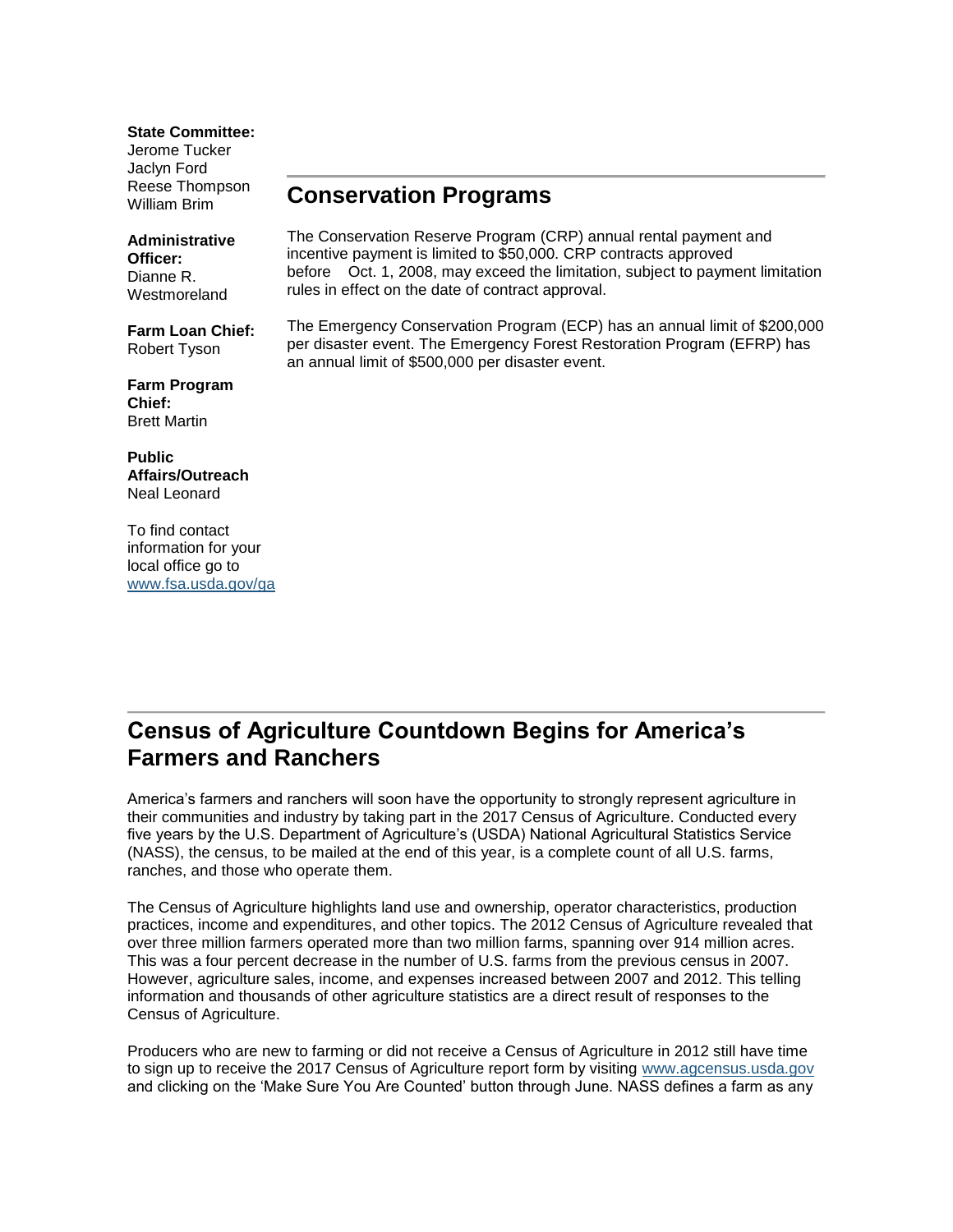place from which \$1,000 or more of agricultural products were produced and sold, or normally would have been sold, during the census year (2017).

#### <span id="page-2-0"></span>**2017 Acreage Reporting Dates**

In order to comply with FSA program eligibility requirements, all producers are encouraged to visit their local County FSA Office to file an accurate crop certification report by the applicable deadline.

The following acreage reporting dates are applicable for Georgia:

May 15, 2017 Sweet Corn (Planted 8/26-5/15), Tobacco, Tomatoes (Planted 8/16-4/5)

July 15, 2017 All other Crops

August 15, 2017 Tomatoes (Planted 7/1-8/15)

The following exceptions apply to the above acreage reporting dates:

- If the crop has not been planted by the above acreage reporting date, then the acreage must be reported no later than 15 calendar days after planting is completed.
- If a producer acquires additional acreage after the above acreage reporting date, then the acreage must be reported no later than 30 calendars days after purchase or acquiring the lease. Appropriate documentation must be provided to the county office.
- If a perennial forage crop is reported with the intended use of "cover only," "green manure," "left standing," or "seed," then the acreage must be reported by July 15th. Noninsured Crop Disaster Assistance Program (NAP) policyholders should note that the acreage reporting date for NAP covered crops is the earlier of the dates listed above or 15 calendar days before grazing or harvesting of the crop begins. For questions regarding crop certification and crop loss reports, please contact your local County FSA Office.

#### <span id="page-2-1"></span>**Livestock Forage Losses**

Producers in the following counties are eligible to apply for 2017 Livestock Forage Disaster Program (LFP) benefits on native pasture, improved pasture, and annual ryegrass.

#### **Banks, Bartow, Catoosa, Cherokee, Dawson, Fannin, Franklin, Gilmer, Gordon, Habersham, Hall, Hart, Lumpkin**

#### **Murray, Pickens, Rabun, Stephens, Towns, Union, Walker, White & Whitfield.**

LFP provides compensation to eligible livestock producers who suffer grazing losses for covered livestock due to drought on privately owned or cash leased land.

County committees can only accept LFP applications after notification is received by the National Office of qualifying drought.

Eligible livestock producers must complete a CCC-853 and the required supporting documentation no later than January 30, 2018 for 2017 losses.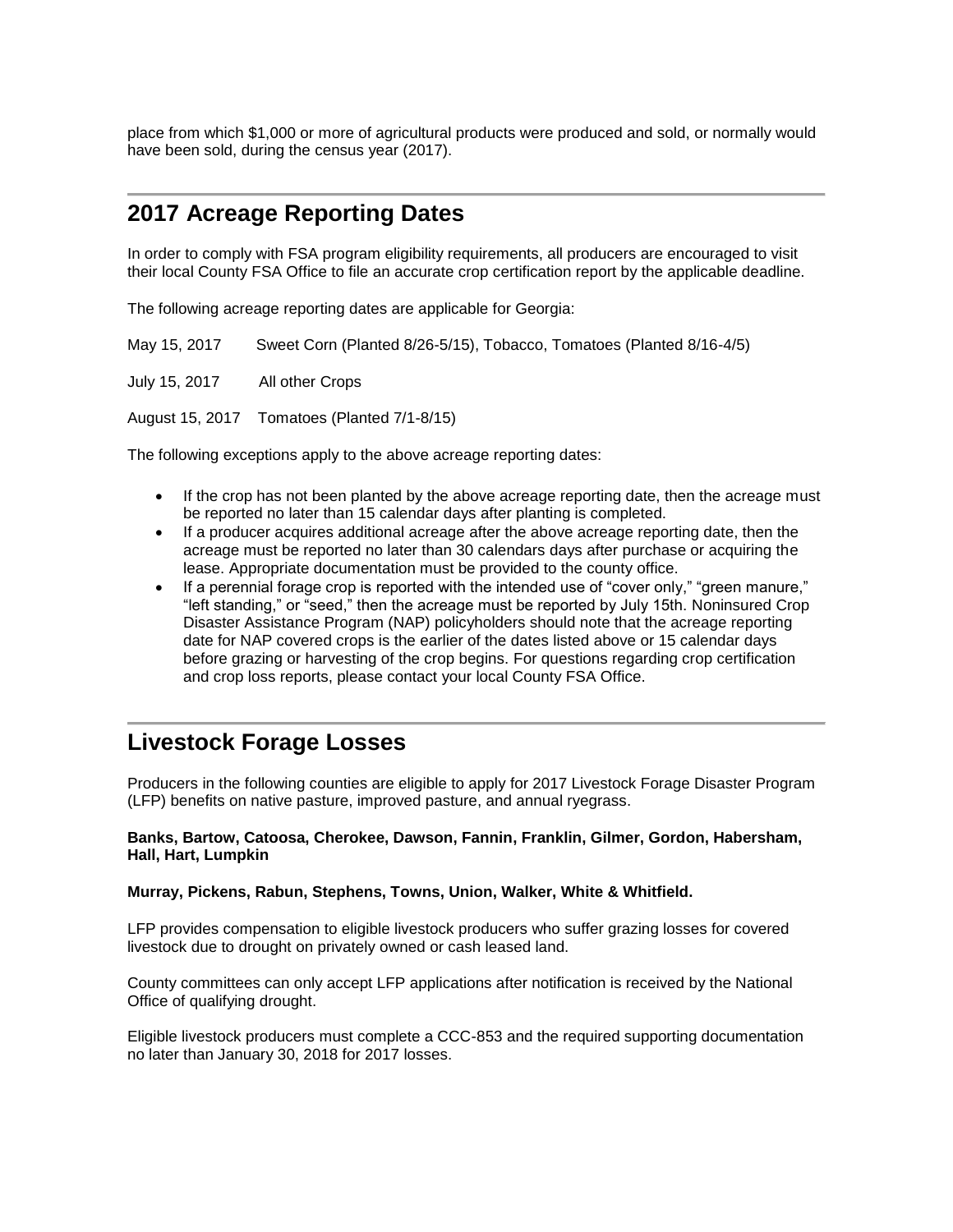Program NOTE: The deadline to file a Report of Commodities (FSA-578) for 2017 Native Pasture and Improved Pasture was November 15, 2016. Accepting a Late-Filed FSA-578 is allowed if the producer pays the cost of a farm visit, the crop's use can be verified and the late report is filed before the subsequent year's Acreage Reporting Deadline (November 15, 2017). **The deadline to file a late-filed FSA-578 before the subsequent year's ARD is a policy change for 2017 crop year.**

Additional Information about LFP, including eligible livestock and fire criteria, is available at your local FSA office or online at: [www.fsa.usda.gov.](http://www.fsa.usda.gov/)

#### <span id="page-3-0"></span>**Report Livestock Losses**

The Livestock Indemnity Program (LIP) provides assistance to eligible producers for livestock death losses in excess of normal mortality due to adverse weather and attacks by animals reintroduced into the wild by the federal government or protected by federal law. LIP compensates livestock owners and contract growers for livestock death losses in excess of normal mortality due to adverse weather, including losses due to hurricanes, floods, blizzards, wildfires, extreme heat or extreme cold.

For 2017, eligible losses must occur on or after Jan. 1, 2017, and no later than 60 calendar days from the ending date of the applicable adverse weather event or attack. A notice of loss must be filed with FSA within 30 days of when the loss of livestock is apparent. Participants must provide the following supporting documentation to their local FSA office no later than 90 calendar days after the end of the calendar year in which the eligible loss condition occurred.

- Proof of death documentation
- Copy of growers contracts
- Proof of normal mortality documentation

USDA has established normal mortality rates for each type and weight range of eligible livestock, i.e. Adult Beef Cow = 1.0% and Non-Adult Beef Cattle (less than 400 pounds) =  $4\%$ . These established percentages reflect losses that are considered expected or typical under "normal" conditions. Producers who suffer livestock losses in 2017 must file both of the following:

- A notice of loss the earlier of 30 calendar days of when the loss was apparent
- An application for payment by March 31, 2018.

Additional Information about LIP is available at your local FSA County Office or online at: [www.fsa.usda.gov.](http://www.fsa.usda.gov/)

## <span id="page-3-1"></span>**MAL and LDP Policy**

The Agricultural Act of 2014 authorized 2014-2018 crop year Marketing Assistance Loans (MALs) and Loan Deficiency Payments (LDPs), with a few minor policy changes.

Among the changes, farm-stored MAL collateral transferred to warehouse storage will retain the original loan rate, be allowed to transfer only the outstanding farm-stored quantity with no additional quantity allowed and will no longer require producers to have a paid for measurement service when moving or commingling loan collateral.

MALs and LDPs provide financing and marketing assistance for wheat, feed grains, soybeans, and other oilseeds, pulse crops, rice, peanuts, cotton, wool and honey. MALs provide producers interim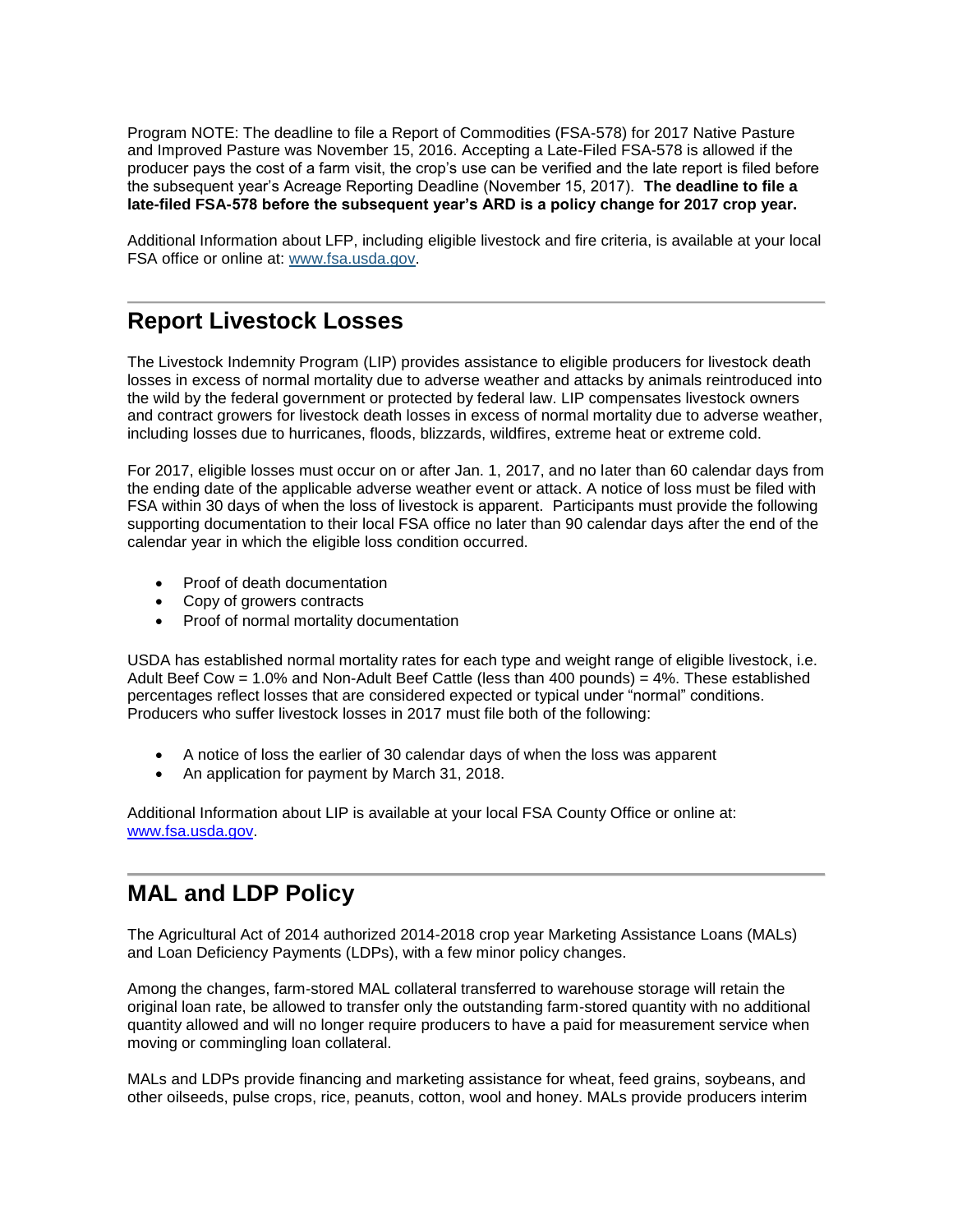financing after harvest to help them meet cash flow needs without having to sell their commodities when market prices are typically at harvest-time lows. A producer who is eligible to obtain a loan, but agrees to forgo the loan, may obtain an LDP if such a payment is available. Marketing loan provisions and LDPs are not available for sugar and extra-long staple cotton.

FSA is now accepting requests for 2016 MALs and LDPs for all eligible commodities after harvest. Requests for loans and LDPs shall be made on or before the final availability date for the respective commodities. May 31 is the final loan availability date for Corn, Grain Sorghum, Mustard Seed, Safflower Seed, Chickpeas, Soybeans, Sunflower Seed, and Cotton.

Before MAL repayments with a market loan gain or LDP disbursements can be made, producers must meet the requirements of actively engaged in farming, cash rent tenant and member contribution.

Commodity certificates are available to loan holders who have outstanding nonrecourse loans for wheat, upland cotton, rice, feed grains, pulse crops (dry peas, lentils, large and small chickpeas), peanuts, wool, soybeans and designated minor oilseeds. These certificates can be purchased at the posted county price (or adjusted world price or national posted price) for the quantity of commodity under loan, and must be immediately exchanged for the collateral, satisfying the loan. MALs redeemed with commodity certificates are not subject to the actively engaged in farming, cash-rent tenant, Adjusted Gross Income provisions or the payment limitation.

To be considered eligible for an LDP, producers must have form [CCC-633EZ,](http://forms.sc.egov.usda.gov/efcommon/eFileServices/eFormsAdmin/CCC0633EZ_140328V03.pdf) Page 1 on file at their local FSA County Office before losing beneficial interest in the crop. Pages 2, 3 or 4 of the form must be submitted when payment is requested.

The 2014 Farm Bill also establishes payment limitations per individual or entity not to exceed \$125,000 annually on certain commodities for the following program benefits: price loss coverage payments, agriculture risk coverage payments, marketing loan gains (MLGs) and LDPs. These payment limitations do not apply to MAL loan disbursements or redemptions using commodity certificate exchange.

Adjusted Gross Income (AGI) provisions were modified by the 2014 Farm Bill, which states that a producer whose total applicable three-year average AGI exceeds \$900,000 is not eligible to receive an MLG or LDP. Producers must have a valid CCC-941 on file to earn a market gain of LDP. The AGI does not apply to MALs redeemed with commodity certificate exchange.

For more information and additional eligibility requirements, please visit a nearby USDA Service Center or FSA's website [www.fsa.usda.gov.](http://www.fsa.usda.gov/)

## <span id="page-4-0"></span>**2015, 2016 and 2017 Average Adjusted Gross Income Compliance Reviews**

The AGI verification and compliance reviews for 2015, 2016 and 2017 are conducted on producers who the IRS indicated may have exceeded the adjusted gross income limitations described in [7 CFR 1400.500]. Based on this review, producers will receive determinations of eligibility or ineligibility.

If the producer is determined to have exceeded the average AGI limitation of \$900,000, receivables will be established for payments earned directly or indirectly (to a person or through a legal entity as a stockholder, member, beneficiary, or heir) by the producer subject to the \$900,000 limitation. The Georgia FSA Office has begun notifying producers selected for review. If you have any questions about the review process or determinations, please contact Jennifer B. Carter, Agricultural Program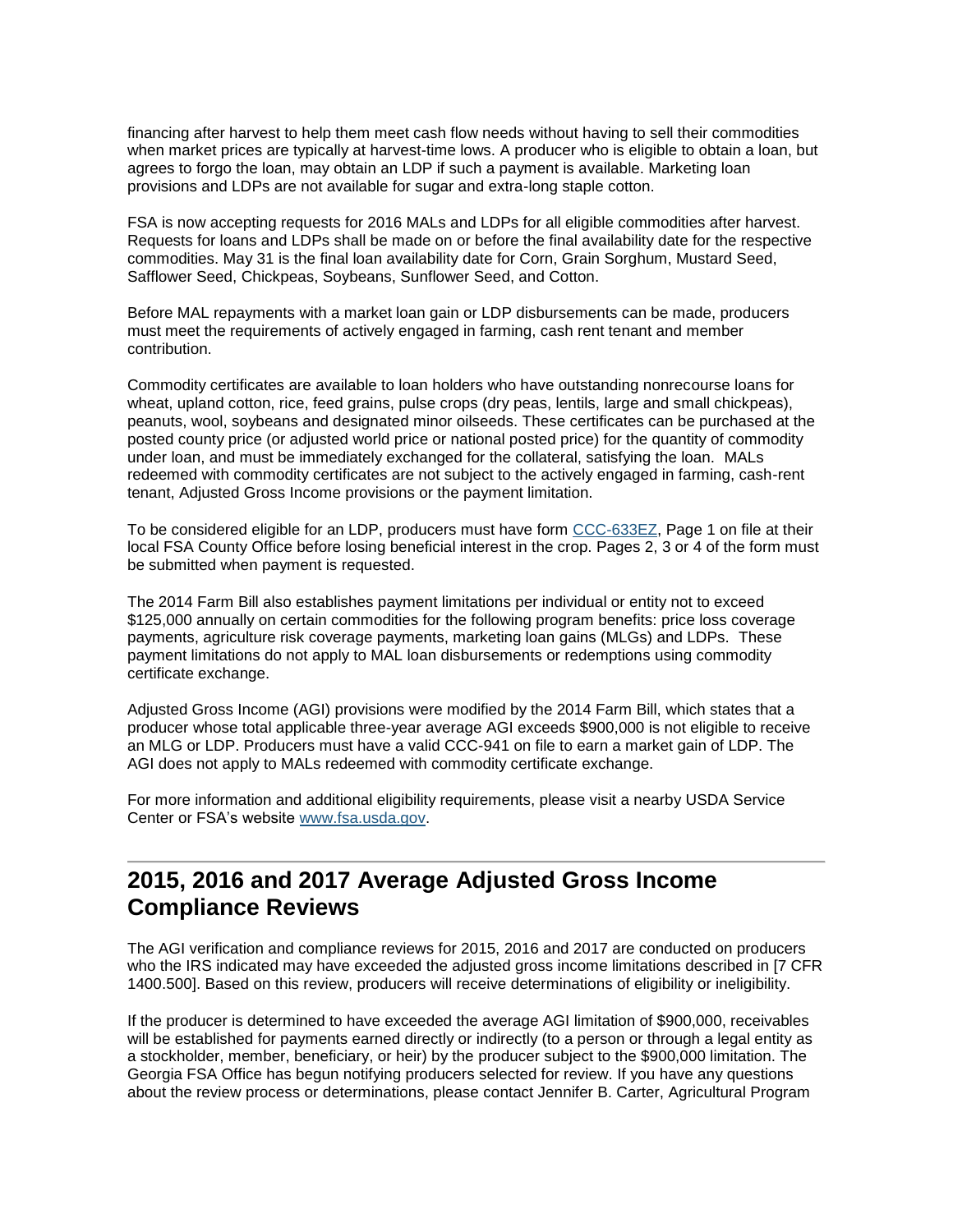Specialist, with the Georgia FSA State Office at 706/546-2262. Producers who receive initial debt notification letters may only appeal the amount of the debt to their local FSA office. Payment eligibility adverse determinations become administratively final 30 days from the date of the payment eligibility adverse determination letter and can only be reopened if exceptional circumstances exist that prevented the producer from timely filing the appeal.

## <span id="page-5-0"></span>**Communication is Key in Lending**

Farm Service Agency (FSA) is committed to providing our farm loan borrowers the tools necessary to be a success. A part of ensuring this success is providing guidance and counsel from the loan application process through the borrower's graduation to commercial lending institutions. While it is FSA's commitment to advise borrowers as they identify goals and evaluate progress, it is crucial for borrowers to communicate with their farm loan staff when changes occur. It is the borrower's responsibility to alert FSA to any of the following:

- Any proposed or significant changes in the farming operation;
- Any significant changes to family income or expenses;
- The development of problem situations;
- Any losses or proposed significant changes in security

In addition, if a farm loan borrower cannot make payments to suppliers, other creditors, or FSA on time, contact your farm loan staff immediately to discuss loan servicing options.

For more information on FSA farm loan programs, visit [www.fsa.usda.gov.](http://www.fsa.usda.gov/)

## <span id="page-5-1"></span>**Preauthorized Debit Available for Farm Loan Borrowers**

USDA Farm Service Agency (FSA) has implemented pre-authorized debit (PAD) for Farm Loan Program (FLP) borrowers. PAD is a voluntary and alternative method for making weekly, bi-weekly, monthly, quarterly, semi-annual or annual payments on loans.

PAD payments are pre-authorized transactions that allow the National Financial and Accounting Operations Center (NFAOC) to electronically collect loan payments from a customer's account at a financial institution.

PAD may be useful for borrowers who use nonfarm income from regular wages or salary to make payments on loans or adjustment offers or for payments from seasonal produce stands. PAD can only be established for future payments.

To request PAD, customers, along with their financial institution, must fill out form RD 3550-28. This form has no expiration date, but a separate form RD 3550-28 must be completed for each loan to which payments are to be applied. A fillable form can be accessed on the USDA Rural Development (RD) website at [http://www.rd.usda.gov/publications/regulations-guidelines.](http://www.rd.usda.gov/publications/regulations-guidelines) Click forms and search for "Form 3550-28."

If you have a "filter" on the account at your financial institution, you will need to provide the financial institution with the following information: Origination ID: 1220040804, Agency Name: USDA RD DCFO.